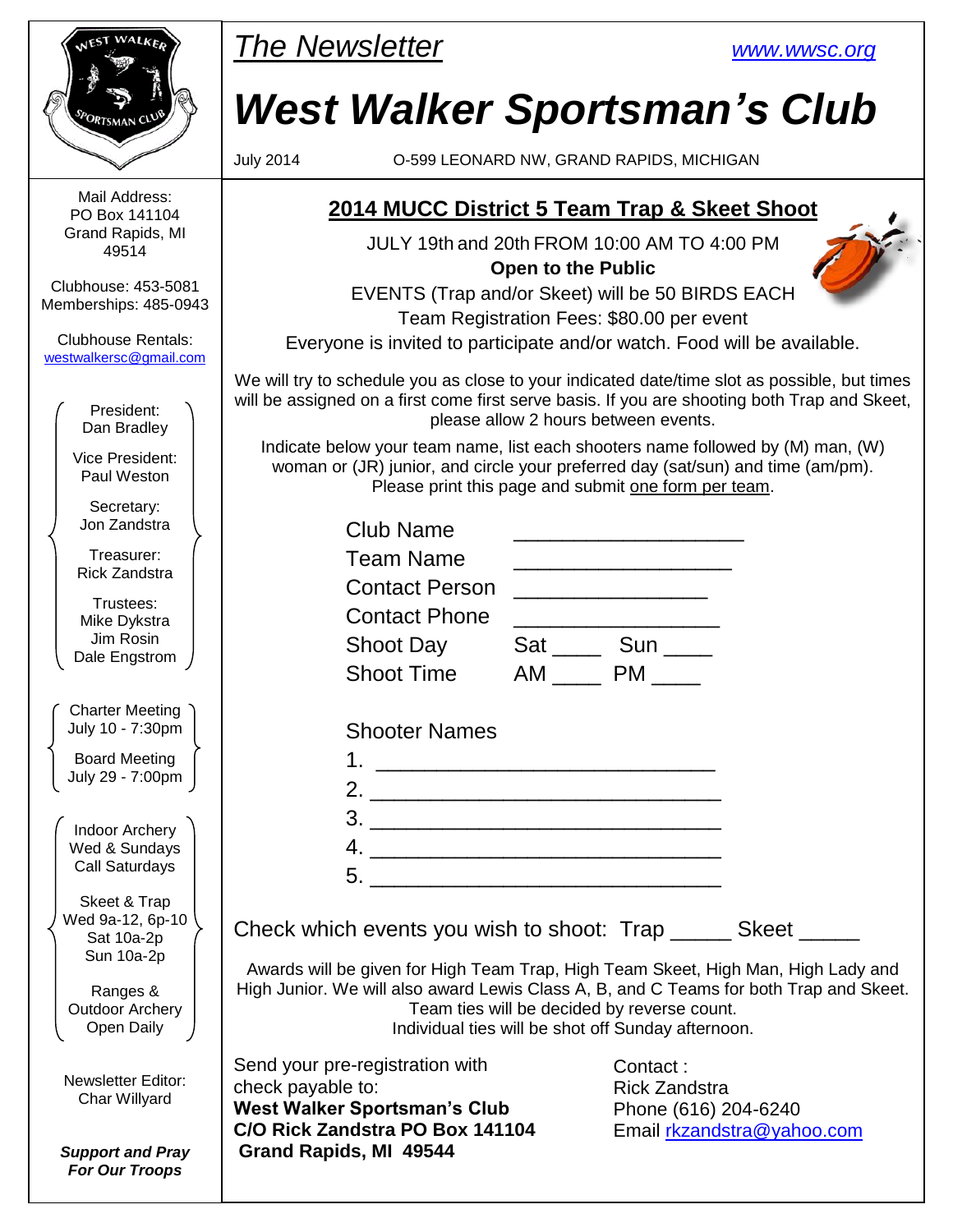#### **3D League Starts July 16**

The 3D league starts Wednesday, July 16 and is open to the public. The league runs for 10 weeks and the cost is \$10.00.

Absolutely NO broad heads or practice broad heads are to be shot into ANY targets.

If you would like to shoot the league just show up on Tuesday at 5:30 or contact Dave Whitney at 835-5814 for more information.



#### **Hunter Safety Classes**

West Walker is proud to support the DNR Hunter Safety program. Instructors are certified by the Michigan Department of Natural Resources. Class size is limited so be sure to sign up early to reserve your spot. The cost is \$8.00 and you must pre-register. Attendance on all 4 dates is mandatory. To register or for more information please contact Ron Kobel at 453-3645.

Hunt Safely!!!

| 2014 Hunter Safety Class Schedule |                                 |  |  |  |  |
|-----------------------------------|---------------------------------|--|--|--|--|
| Class #1 - July                   | <b>Class #2 - August</b>        |  |  |  |  |
| Saturday July 19 9:00am - 1:00pm  | Saturday Aug 9 9:00am - 1:00pm  |  |  |  |  |
| Tuesday July 22 7:00pm - 9:00pm   | Tuesday Aug 12 7:00pm - 9:00pm  |  |  |  |  |
| Thursday July 24 7:00am - 9:00pm  | Thursday Aug 14 7:00am - 9:00pm |  |  |  |  |
| Saturday July 26 9:00am - 1:00pm  | Saturday Aug 16 9:00am - 1:00pm |  |  |  |  |

#### **Charter Appreciation Day**

Charter Appreciation Day is a time we dedicate to our charter members for all the hard work and countless hours they work to make our club a safe and fun place for everyone. We encourage charter members to come and bring their spouse, kids and grandkids for this fun event. There will be plenty of food and fun games for the kids. Please let Dan Bradley know how many kids you will be bringing so we can have enough prizes for all of them. The date is Saturday, August 2 at 3:00.

#### **July Steak Nights / ATA & NSSA Shoots**

We will be holding two steak nights this month in conjunction with our NSSA and ATA shoots. Wednesday July 9 is an ATA Big 50 Steak night shoot. Trap fields will not be available for open shooting until all event shooting is finished. The NSSA 4x50 shoot will be held Wednesday July 16, and skeet shooters will take precedence on skeet fields. Steak dinners are available to the general public. Dinner includes a baked potato, garlic bread, veggies and a salad. Prices are \$8.00 for nonmembers. WWSC Members and anyone participating in an ATA or NSSA shoot pay only \$6.00.

#### **Just so you know……**

We would like to be sure everyone knows that there are restrooms and a pop machine located inside the indoor shooting range, available to everyone shooting at our ranges……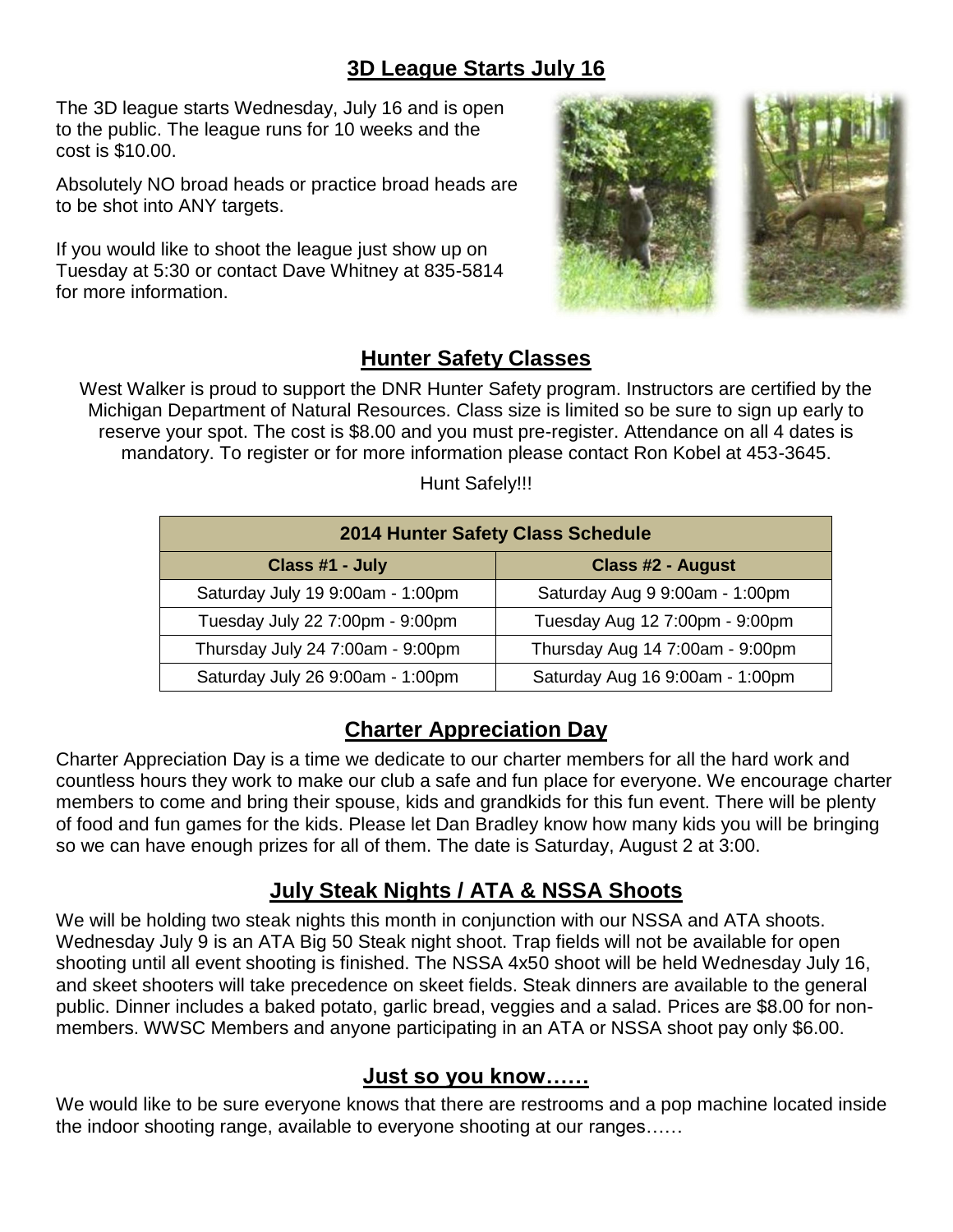#### **Ladies Only Pistol Orientation**

Ladies Only Pistol orientation class – August 9 from 2pm to 5pm. Cost: \$20. This hands on training will acquaint participants with pistol shooting. Only .22's will be used (no recoil). No experience necessary. All equipment will be provided. Pre-registration is required. Contact: [Barry45ACP@aol.com](mailto:Barry45ACP@aol.com) for details.

#### **CPL Classes**

Concealed Carry License (CPL) class – Sept 13, 9am to 5pm. Cost: \$135 (discounts for WWSC Charter and Associate members). This is the required class for the State of Michigan. Ammo requirements: 50 rounds (no magnum's please). Class size is limited. Pre-registration is required. Contact: [Barry45ACP@aol.com](mailto:Barry45ACP@aol.com) for details.

# **Seaway/West Walker Challenge**

#### Wednesday, August 20th at Seaway Wednesday, August 27th at West Walker

Mark your calendars for the annual Seaway/West Walker Challenge. This is a fun shoot open to all Seaway and West Walker members. Events will be mixed between Skeet, Trap and 5-stand. Dinner will be potluck, please bring a dish if you can on Aug 27. Look for more details in the August newsletter.

#### **Indoor Shooting Range**

Sunday and Wednesday night open plinking will be closed for the hot summer months of July and August. Look for things to resume in September. Check the August newsletter for details.

#### **Concealed Pistol License Training**

I offer a one day CPL class to anyone 21 years and older for \$125. Wwsc charter/associate members receive \$25/\$60 discounts. Please call (616) 540 0678 and visit [www.greatlakescpltraining.net](http://www.greatlakescpltraining.net/)

# **Great Lakes CPL Training LLC**

|  | Owner & club member Bill Parsons |  |
|--|----------------------------------|--|
|  |                                  |  |

|               | 2014 Big Gun Raffle                               |                    |  |  |
|---------------|---------------------------------------------------|--------------------|--|--|
| <b>Jan 28</b> | Kel Tec SUB2000, 9mm                              | Scott Huyser, #251 |  |  |
| <b>Feb 25</b> | Taurus 85UL 38 special                            | Denny Fuller, #9   |  |  |
| <b>Mar 25</b> | Mossberg 500 Tactical Tri-rail, 12g               | Tom Cottrell, #175 |  |  |
| Apr 29        | Smith & Wesson M&P 22                             | Jim Nash, #34      |  |  |
| <b>May 27</b> | Ruger American 270 cal                            | Don Mize, #38      |  |  |
| <b>Jun 24</b> | Ruger KSR40 (ss) 40 cal                           | Troy Potter, #142  |  |  |
| <b>Jul 29</b> | Henry Golden Boy, 22 LR                           |                    |  |  |
| Aug 26        | Beretta 92 FS 9mm                                 |                    |  |  |
| Sep 30        | Savage Model 11 Trophy Hunter XP .223 w/Nikon 3x9 |                    |  |  |
| <b>Oct 28</b> | Glock 22 Gen4 40 cal                              |                    |  |  |
| <b>Nov 25</b> | Henry 45-70 cal                                   |                    |  |  |
| <b>Dec 30</b> | Remington 1911R1 45 ACP                           |                    |  |  |

#### **July Range Hours**

**July 1 – 15**

Mon – Sat: 9:00am – 9:15pm Sundays: 10:00am – 9:15pm

#### **July 16 – 31**

Mon – Sat: 9:00am – 9:00pm Sundays: 10:00am – 9:00pm

Link for range hours: [http://www.wwsc.org/ClubInfo/range\\_hours.htm](http://www.wwsc.org/ClubInfo/range_hours.htm)

Link for range rules: [http://www.wwsc.org/News/Newsletters/RangeRules](http://www.wwsc.org/News/Newsletters/RangeRules.pdf) [.pdf](http://www.wwsc.org/News/Newsletters/RangeRules.pdf)

#### **Gun Safes**

Walk – In Vault Doors Fort Knox – American Security – Graffunder

## **HOOGERHYDE SAFE**

1033 Leonard St NW, Grand Rapids, MI 49504 **Phone: (616) 458-6365** Fax: (616) 485-2554

## **SK FULL DRAW 3-D ARCHERY RANGE**

10751  $12^{th}$  Ave., Grand Rapids, MI 49534 Phone: **(616) 791-7970**

Open 7 Days **Stan Kurek**

Dawn to Dusk WWSC Member